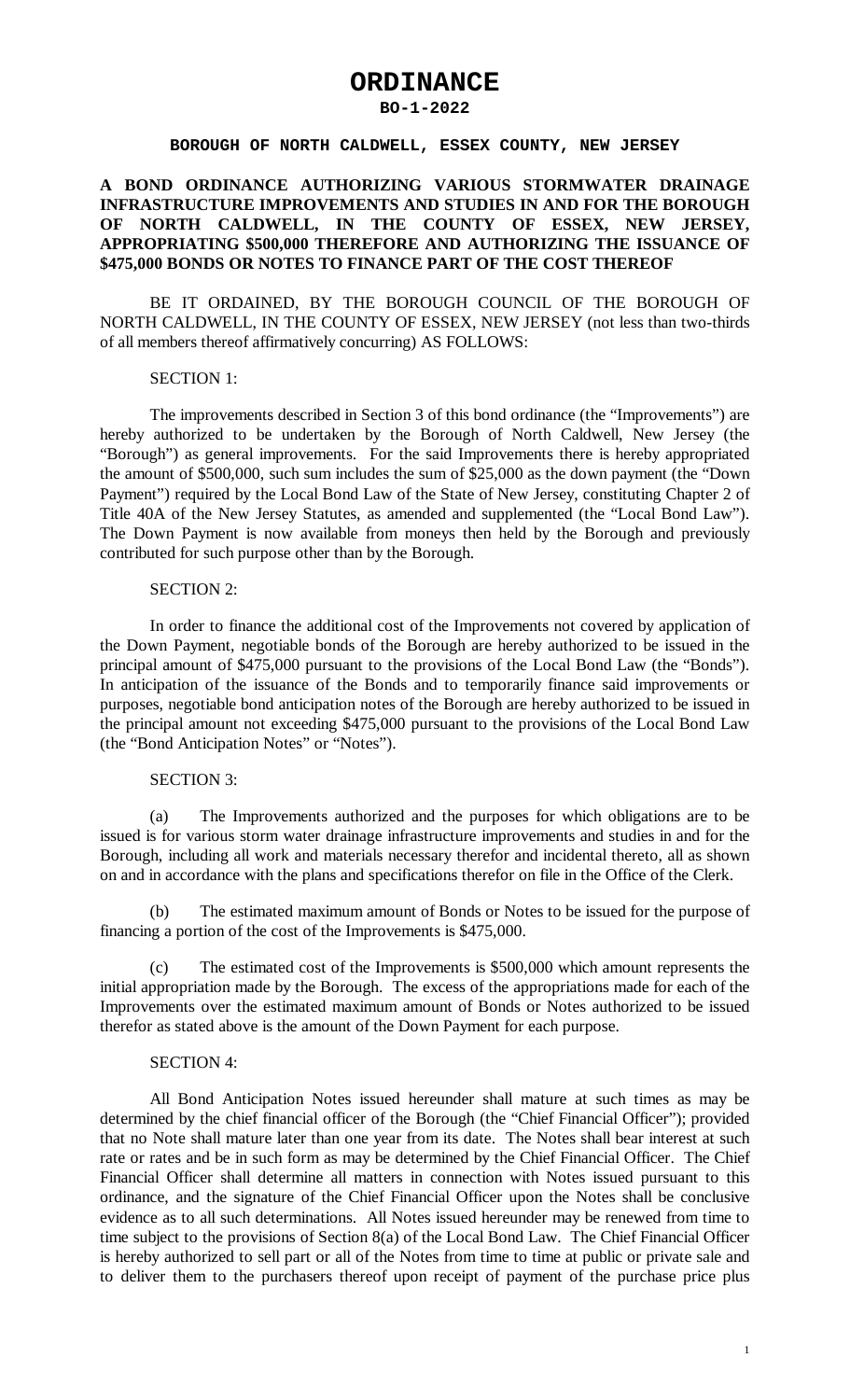accrued interest from their dates to the date of delivery thereof. The Chief Financial Officer is directed to report in writing to the Borough Council of the Borough at the meeting next succeeding the date when any sale or delivery of the Notes pursuant to this ordinance is made. Such report must include the amount, the description, the interest rate and the maturity schedule of the Notes sold, the price obtained and the name of the purchaser.

## SECTION 5:

The capital budget of the Borough is hereby amended to conform with the provisions of this ordinance to the extent of any inconsistency herewith. The resolution in the form promulgated by the Local Finance Board showing full detail of the amended capital budget and capital program as approved by the Director, Division of Local Government Services, Department of Community Affairs, State of New Jersey is on file with the Borough Clerk and is available for public inspection.

## SECTION 6:

The following additional matters are hereby determined, declared, recited and stated:

(a) The Improvements described in Section 3 of this bond ordinance are not current expenses, and are capital improvements or properties that the Borough may lawfully make or acquire as general improvements, and no part of the cost thereof has been or shall be specially assessed on property specially benefited thereby.

(b) The average period of usefulness of the Improvements, within the limitations of the Local Bond Law, taking into consideration the respective amounts of all obligations authorized for the several purposes, according to the reasonable life thereof computed from the date of the Bonds authorized by this bond ordinance, is 40 years.

(c) The Supplemental Debt Statement required by the Local Bond Law has been duly prepared and filed in the office of the Borough Clerk and a complete executed duplicate thereof has been filed in the office of the Director, Division of Local Government Services, Department of Community Affairs, State of New Jersey. Such statement shows that the gross debt of the Borough, as defined in the Local Bond Law, is increased by the authorization of the Bonds and Notes provided in this bond ordinance by \$475,000 and the obligations authorized herein will be within all debt limitations prescribed by the Local Bond Law.

(d) An aggregate amount not exceeding \$150,000 for items of expense listed in and permitted under Section 20 of the Local Bond Law is included in the estimated cost of the Improvements, as indicated herein.

## SECTION 7:

Any funds or grants received from time to time by the Borough as contributions in aid of financing the purposes described in Section 3 of this Ordinance shall be used for financing said Improvements by application thereof either to direct payment of the cost of said Improvements or to the payment or reduction of the authorization of the obligations of the Borough authorized therefor by this Bond Ordinance. Any such funds received may, and all such funds so received which are not required for direct payment of the cost of said Improvements shall, be held and applied by the Borough as funds applicable only to the payment of obligations of the Borough authorized by this Bond Ordinance.

## SECTION 8:

The full faith and credit of the Borough are hereby pledged to the punctual payment of the principal of and interest on the obligations authorized by this bond ordinance. The obligations shall be direct, unlimited obligations of the Borough, and the Borough shall be obligated to levy ad valorem taxes upon all the taxable property within the Borough for the payment of the obligations and the interest thereon without limitation of rate or amount.

## SECTION 9:

The Chief Financial Officer of the Borough is hereby authorized to prepare and to update from time to time as necessary a financial disclosure document to be distributed in connection